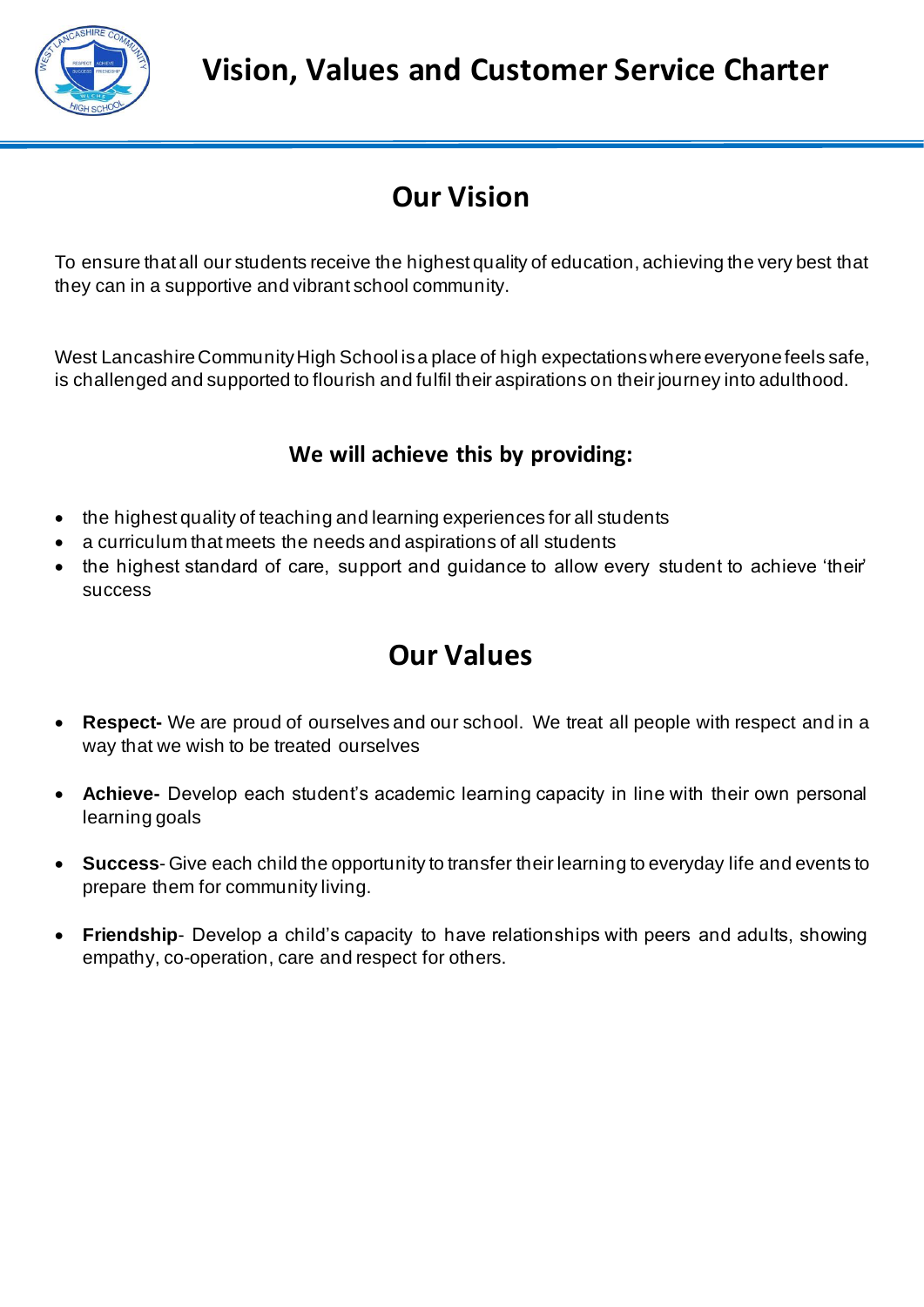

# **Vision, Values and Customer Service Charter**

# **Customer Service Charter**

The Customer Service Charter has been developed to enable us to achieve our **vision and values**. Our commitment to our customers is that we will:

- Provide an experience that is of a consistently high standard
- Ensure that all enquiries are handled with courtesy and with the minimum delay possible
- Provide equality of treatment for all regardless of
	- ➢ age
	- ➢ disability
	- ➢ gender reassignment
	- $\triangleright$  marriage and civil partnership
	- $\triangleright$  pregnancy and maternity
	- ➢ race
	- $\triangleright$  religion or belief
	- ➢ sex
	- $\triangleright$  sexual orientation
- Respect the right of confidentiality at all times and protect any personal information ensuring compliance, in all functions, with the Data Protection Act (DPA) 1998, the General Data Protection Regulation (GDPR) and the new Data Protection Act (DPA) 2018, and with other relevant legislation
- Answer telephone calls promptly during school hours
- Emails will be responded to within 2 days during the working week
- Aim to resolve any issues promptly
- Value your feedback and use it to improve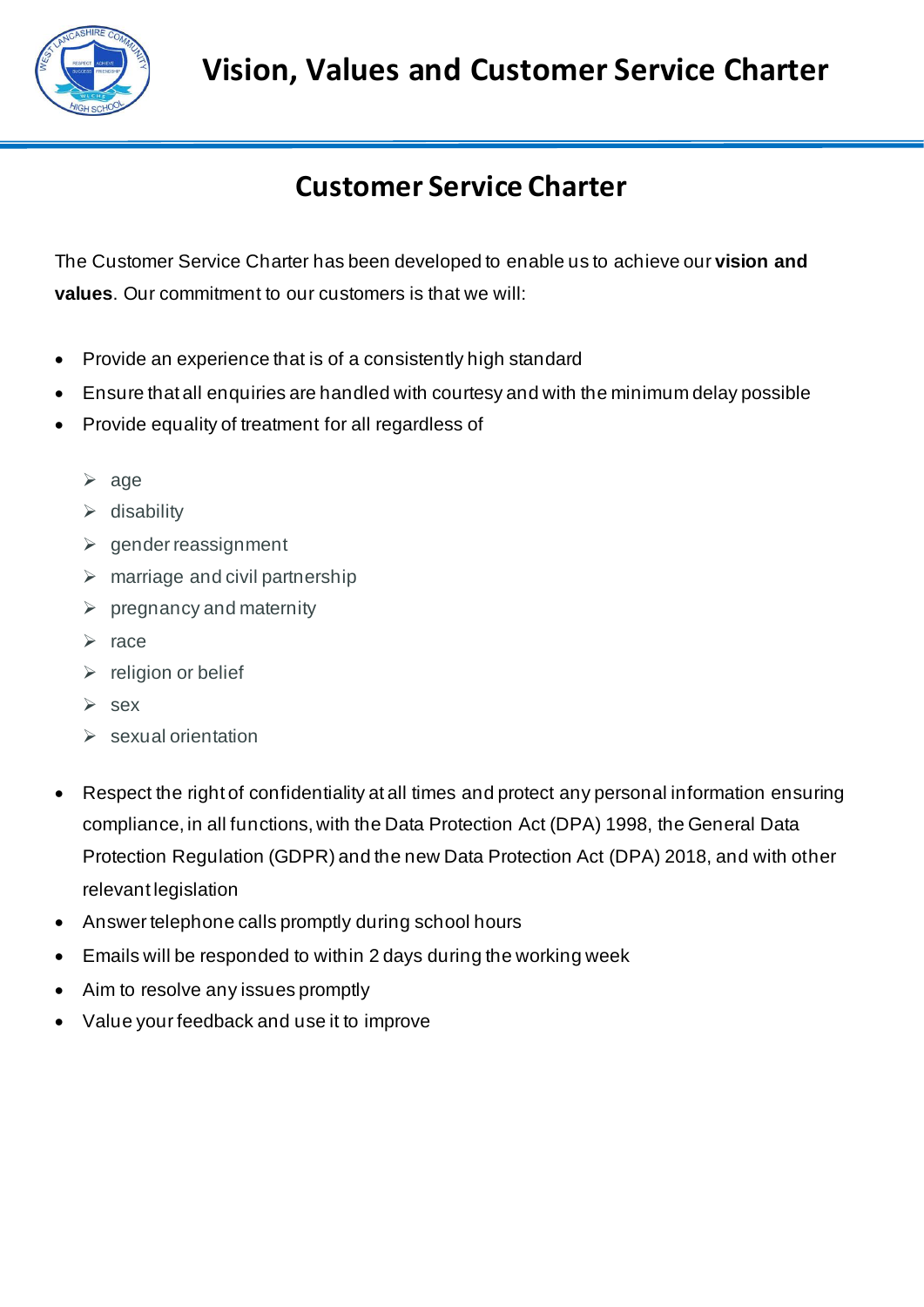

### **How to Contact us and how we contact you**

#### **School Website**

We provide a range of information for parents, prospective parents, agencies and the wider community on our School website[. https://www.westlancs.lancs.sch.uk/](https://www.westlancs.lancs.sch.uk/)

If you are contacting us for the first time, you can do this through the school website by using the Contact Us Page.

<https://www.westlancs.lancs.sch.uk/contact>

#### **Social Media- West Lancashire Community High School Facebook, Instagram and Twitter**

We provide regular updates for parents of our students on the School Facebook page, Twitter and photos of Student activities through the Instagram Page.



West Lancashire Community High School page



Westlancs\_school



@WestLancsCHS

If you use Social Media to contact us, we will:

- Acknowledge receipt within 2 working days to any enquiries sent. Outside of working hours, where possible, we will respond promptly
- Provide a brief, straightforward and polite response

We publish our rules on the use of Social Media on Facebook and Instagram

#### **Emails and ParentMail**

We use school email addresses to communicate directly with parents, prospective parents, agencies and the wider community.

We use ParentMail to communicate directly with a number of parents at the same time. This enables us to monitor email receipts and to facilitate the completion of forms when a response is required.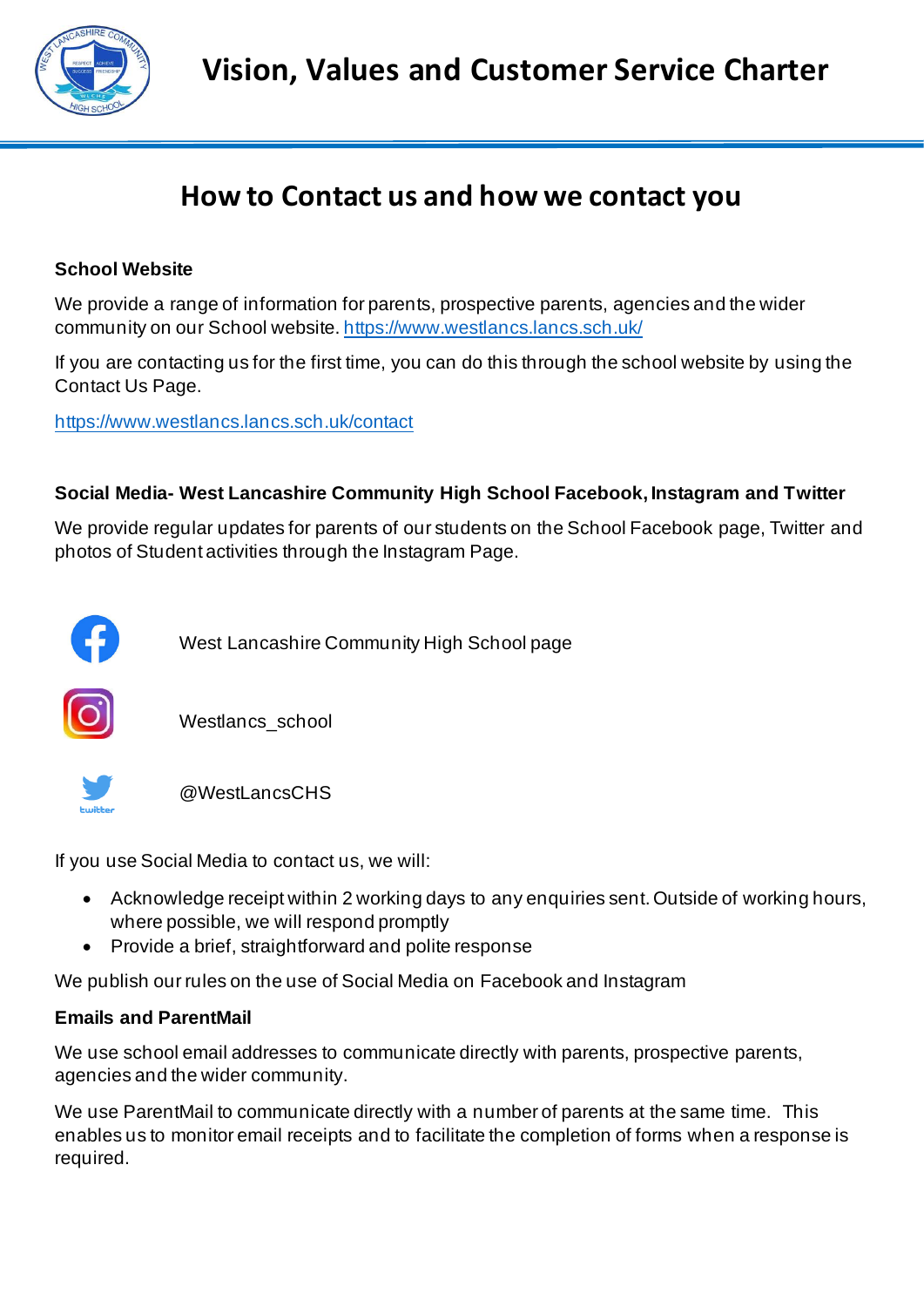

If you would like to make direct contact by email with a member of staff, their email address is on the School website:

<https://www.westlancs.lancs.sch.uk/meet-our-staff>

Parents of our students who would like to contact Class staff are requested to use the Class Teacher's email address in the first instance.

If you use email to contact us, we will:

- Acknowledge receipt within 2 working days to any enquiries sent. Email accounts are monitored during school working hours.
- Provide a brief, straightforward and polite response

#### **Telephone Communication**

If you contact us by telephone within school working hours we will:

- Ensure that the welcome message on the school telephone system is informative and functional, directing the caller to choose the relevant department depending upon the nature of their enquiry:
	- Option 1 To report a Student absence
	- Option 2 To speak to the School Office Staff
	- Option 3 To speak to the Family Liaison Officer
	- Option 4 To report a Staff absence
- Ensure that all calls are answered promptly. If an external call is not answered within 7 rings it is diverted to the voicemail. Internal calls and transferred calls should have a maximum of 5 rings before hanging up or returning to the external caller
- Greet you politely and clearly and provide our name *I.e for External calls Good morning, West Lancashire Community High, Chris Speaking, Can I help you? I.e for Internal calls Greeting, Chris Speaking*
- Aim to answer calls quickly and professionally
- Listen carefully to what you have to say
- Aim to resolve all calls on your first contact
- Not disturb classes taking place unless there is an emergency. Class based staff will endeavour to pick up messages left at the end of the school day or when there is a break from teaching.
- Either transfer your call or leave a message with the best member of staff to deal with your enquiry

If you contact us by telephone outside of school working hours there is the option to leave a voicemail